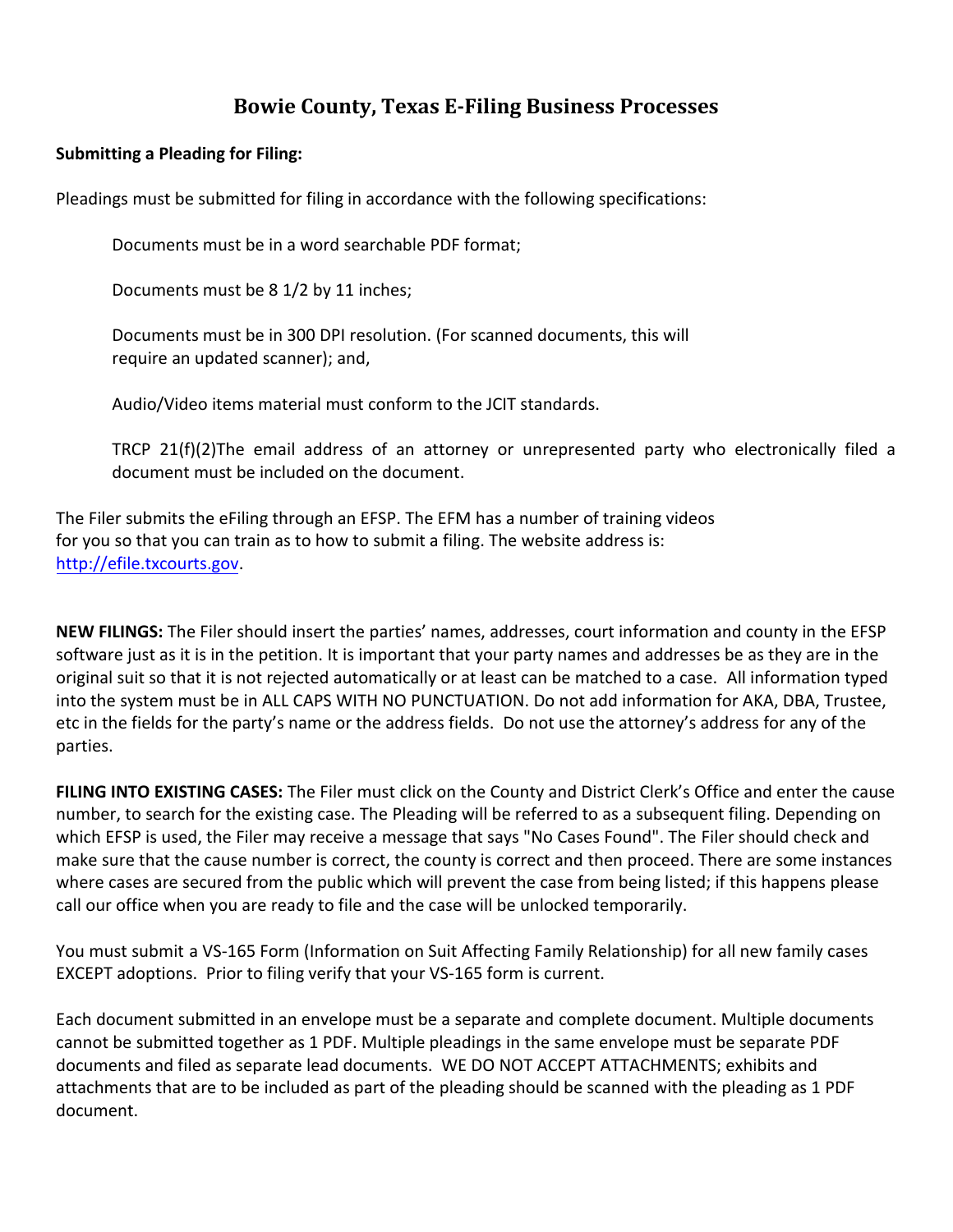# **Service Contacts:**

TRCP 21a(a)(1): Documents filed electronically must be served electronically. –Filer must add all opposing counsel to the service contact tab and must submit the documents as file and serve documents.

# **Proposed Orders**

If the Filer wishes to submit a proposed order through eFiling, the document needs to be filed in a separate envelope from other filings. Please file this envelope under a waiver account so that no fees are assessed. The proposed order needs to have a cover letter as page one of the proposed order PDF document. The cover letter must include the filing attorney's contact information including email address. After the order is signed by the Court, the Court will forward the order to the Clerk and the Clerk will accept it for filing. No certified copies can be emailed. If you want the opposing counsel or any other parties to receive a copy of this order once it has been signed and filed you must include that person's email address in the courtesy copy blank in your envelope.

# **Motions needing hearing dates:**

Upon receipt of confirmation that a submitted pleading has been accepted, the Filer should call the Court Administrator to schedule a hearing date and time. If a TRO or Protective Order is being requested, the Filer must adhere to local rules for TRO or Protective Order for hearings.

# **Sensitive Data:**

If filer is submitting a document with sensitive data filer will need to highlight the sensitive data option in the security box when uploading the document.

# **Confidential Information**:

DO NOT SEND CONFIDENTIAL INFORMATION THROUGH E-FILING. If the Filer possesses a document with confidential information, the Filer should obtain an order sealing document prior to filing. The Filer must notify clerk if confidential information is submitted for filing so proper statutes are followed in redaction. If the Filer is submitting sensitive information, and cannot obtain an order sealing it, file over counter.

#### **Signed Orders:**

Orders of the court, final decrees, final judgment, etc.( minutes of the court) do not require a cover letter when submitted EXCEPT if filer is asking for issuance then a cover letter is required.

#### **Fees:**

When submitting a document for eFiling, the case type and document type will determine fees charged. EFSP screens will allow Filer to select additional services or pay additional fees. The correct statutory fees are to be added by the filer and are subject to rejection. If you are unsure of the correct fees, please call the Bowie County District Clerk's office at 903.628-6750. When a submission with fees is made, a "hold" will be placed on the amount of funds needed for the transaction. Submissions may be rejected/returned for incorrect fees. Selecting the correct case type and/or document type, and the submission of correct fees are critical for the approval of the submission.

In addition to court costs Filer will be charged a fee of \$2.00 per envelope by the Bowie County District Clerk's office. Gov't Code 72.031